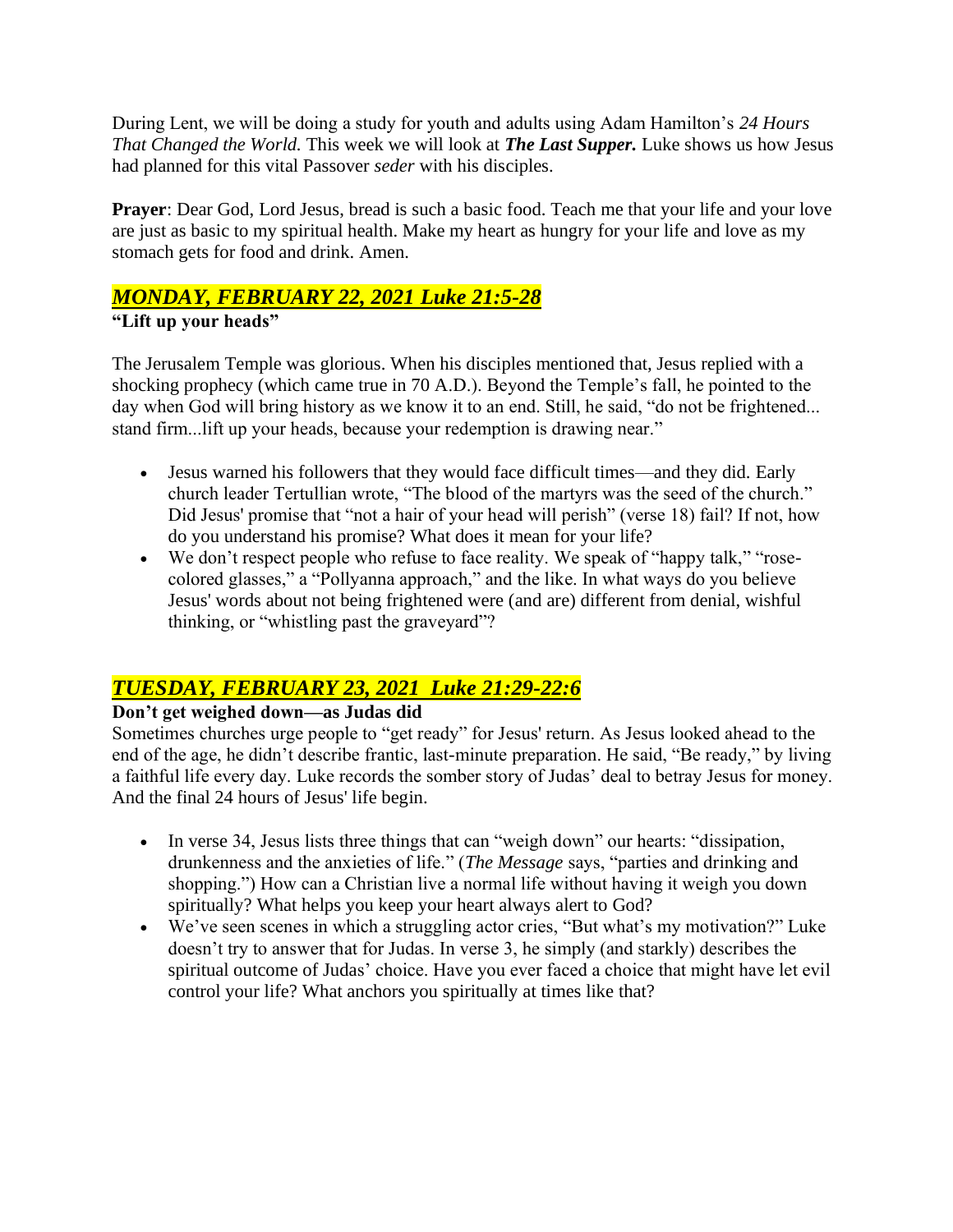## *WEDNESDAY, FEBRUARY 24, 2021 Luke 22:7-13*

#### **Preparing for the Meal**

Luke shows us how Jesus had planned for this vital Passover *seder* with his disciples. Come prepare your heart for Lent at Resurrection's Ash Wednesday service this evening.

- William Barclay notes that in Jesus' day, "A man carrying a jar of water would be as easy to pick out as, say, a man using a lady's umbrella on a wet day. This was a pre-arranged signal." This supper mattered a lot to Jesus. What heart preparation helps you get the most out of being with Jesus in worship, and at Communion?
- Pastor Hamilton's devotional book notes that an unnamed disciple, who owned a twostory house, blessed Jesus by letting him use the house for this supper with the disciples. What resources do you have that God could use to bless others? Are those available for God's use, when needed?

# *THURSDAY, FEBRUARY 24, 2021 Luke 22:14-20*

#### **Supper with Jesus**

Jesus enlarged the meaning of Israel's celebration of release from Egypt. He made it a memorial of his action to free us from sin and death. This supper is one of only 7 or 8 events that all four gospels mention. It was so central that, even before the gospels were written, Paul told the story in his first letter to the Corinthians, chapter 11.

- Earlier in Luke, you may recall the Parable of the Great Banquet (Luke 14:15-24). It echoed an image from Isaiah 25:6-10. In verses 16-18 of Luke 22, Jesus promised his disciples that he will be at that banquet. The question is, will we accept the call to be at Jesus' banquet? How does accepting that invitation shape your life?
- In today's devotional reading, Pastor Hamilton notes that there used to be a tradition of setting an extra place at the supper table as a way of inviting Jesus to be present. What do you do to remember and honor Jesus at your meals? How could you be more intentional about doing that?

## *FRIDAY, FEBRUARY 25, 2021 Luke 22:24-26; John 13:2-5*

#### **The Measure of Greatness**

In our modern phrase, Jesus not only talked the talk about service; he walked the walk. In those days of dirt roads and sandaled feet, it was usually a slave's task to wash the dust off guests' feet as they arrived. Jesus brought his teaching about true greatness to life by washing the disciples' feet himself.

• We've seen how often Luke points to the "status inversion" Jesus' ministry brought. Still, at the end of Jesus' ministry, the disciples were struggling to grasp the idea. To what extent does your maturing sense of self allow you to intentionally set aside "self" for the benefit of others? What steps help you cultivate a servant's heart?